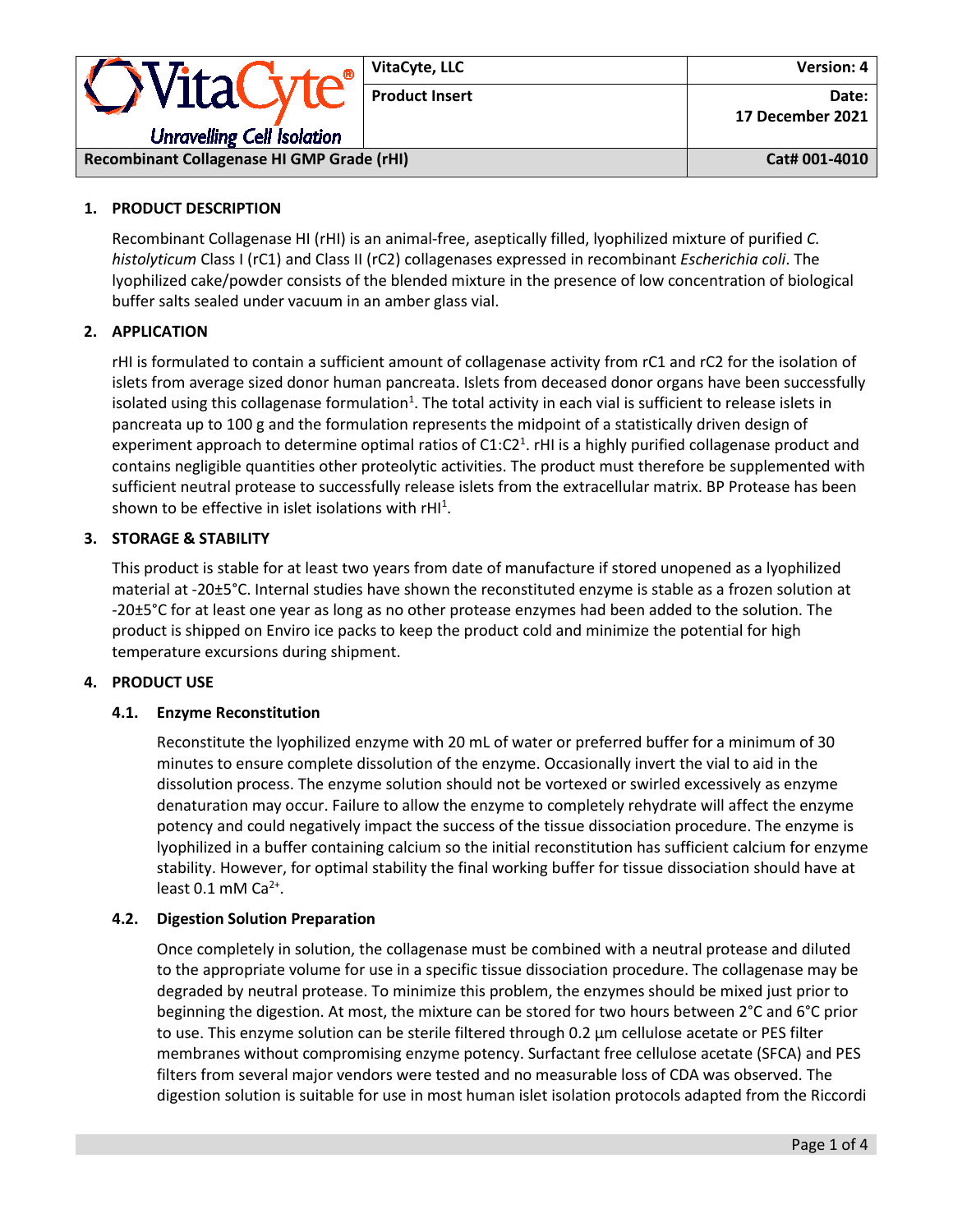| <i><b>OVitaCyte</b></i>                    | VitaCyte, LLC         | <b>Version: 4</b> |
|--------------------------------------------|-----------------------|-------------------|
|                                            | <b>Product Insert</b> | Date:             |
|                                            |                       | 17 December 2021  |
| <b>Unravelling Cell Isolation</b>          |                       |                   |
| Recombinant Collagenase HI GMP Grade (rHI) |                       | Cat# 001-4010     |

method<sup>2,3</sup>. VitaCyte recommends targeting 16 Wünsch of rHI per gram of trimmed pancreas for most protocols.

# **4.3. Digestion Optimization**

The recommendations made in this product insert represent the best guidance available based on experiences from product development activities and observations shared by users. Individual results may vary, and some optimization may be required to achieve the desired outcome. Moderate adjustments to the enzyme concentration can be made with the goal of improving islet yield or minimize cell damage leading to low viability. Other factors that can be adjusted include digestion time and the mechanical contribution by digestion chamber shaking during digestion. Contact VitaCyte to discuss specific problems or optimization strategies.

## **5. TROUBLESHOOTING**

- **5.1.** Many factors contribute to the successful isolation of cells from tissue and inadvertent oversight to any of these conditions may drastically reduce the yield and viability of target cell population. While far from a complete list, the guidance below may help identify commonly encountered problems. Contact VitaCyte if this guidance does not help resolve specific issues.
- **5.2.** Prolonged or Incomplete Digestion may be caused by:
	- Loss of enzyme potency (activity)
	- Incomplete enzyme rehydration during reconstitution
	- Inappropriate enzyme dilution
	- Presence of enzyme inhibitors
	- Low incubation temperature
	- Inefficient digestion solution perfusion
- **5.3.** Low Yield and/or Cell Viability
	- Prolonged organ warm ischemia time
	- Aggressive mechanical disruption
	- Extended incubation time
	- Elevated incubation temperature
	- Inappropriate enzyme dilution
	- Ineffective density gradient purification

## **6. ADDITIONAL INFORMATION**

## **6.1. Intended Use & Regulatory**

rHI is for *ex vivo* use only for the isolation of cells. Guidance for use of ancillary reagents in clinical cell transplantation procedures is governed by local Institutional Review Boards or regional regulatory agencies. This product is manufactured in accordance with the principles for clinical trial material outlined in ICH Q7a<sup>4</sup>. The document control system in place is in alignment with FDA guidance for Phase I material. Document controls are in place to minimize the chances of cross-contamination.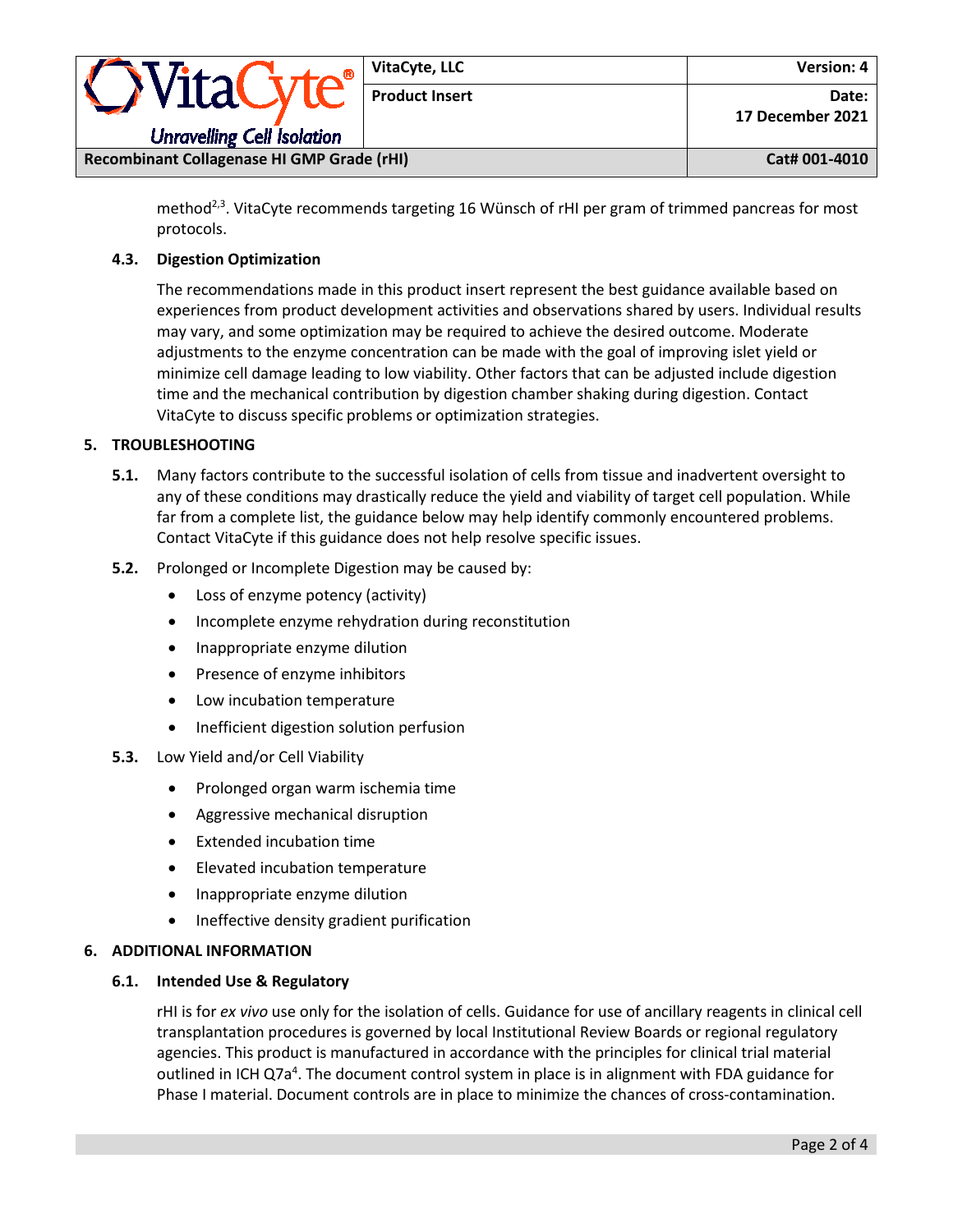

#### **6.2. Animal Origin**

No animal derived products are used in any step of manufacturing of rHI.

#### **6.3. Manufacturing Summary**

Enzymes are purified after cell disruption and extensive clarification using standard protein column chromatography and tangential flow filtration concentration and diafiltration techniques. The clarification and purification processes have been optimized to yield the highest purity attainable for each enzyme while minimizing undefined and contaminating protease activities. After a thorough characterization of the purified collagenases and proteases, the individual components are blended based on activity to prepare a specific formulation. This formulation is dispensed into amber vials, lyophilized and then sealed under vacuum. The final lyophilized product is then further characterized to confirm each batch meets established specification ranges.

#### **6.4. Activity Assessment**

VitaCyte relies on several biochemical tools to characterize and ensure the consistency of rHI. The Pz-peptide substrate (Wünsch Assay) has historically been used to characterize collagenase activity<sup>5</sup>. While this assay has advantages in terms of reproducibility and historical precedence, it also has several limitations. The Wünsch Assay is strongly biased towards C2. Specific Wünsch activity of purified C1 is >50-fold lower when compared to purified C2 alone. In addition, the substrate assesses the catalytic activity of the enzyme and does not assess the ability of collagenases to degrade native collagen. Degraded collagenases lacking a collagen binding domain are able to cleave the Pz-peptide substrate, but are not functional in degrading native collagen. The Pz-peptide activity provides potentially misleading information about the ability of collagenase to isolate islets. The limitations of the Wünsch assay led to the development a fluorescent microplate CDA using fluorecein isothiocyanate labeled calf skin collagen fibrils as substrate<sup>6</sup>. The intact molecular form of purified C1 with two collagen binding domains (~116kDa) has approximately 10-fold higher CDA when compared the CDA found with same amount of purified C1 containing only one collagen binding domain (~100kDa) or intact C2 (~114kDa).

#### **6.5. Additional Considerations**

In addition to the quality of the dissociation enzymes, additional factors impact the outcome of success of human islet isolations<sup>7,8</sup> including: the quality of the organ and experience of the islet isolation team. The team needs to assess many variables that affect islet recovery. These include but are not limited to the characteristics of the donor, transport of the organ, the tissue dissociation procedure, islet purification procedure, and assessment and subsequent culture of the islets<sup>9</sup>.

#### **6.6. Resources & Support**

Further details on manufacturing, quality control testing and use of products are available at [www.vitacyte.com](http://www.vitacyte.com/) or technical support at 317-917-3457.

#### **6.7. References**

1. Balamurugan AN, Green ML, et al. (2015) Identifying Effective Enzyme Activity Targets for Recombinant Class I and Class II Collagenase for Successful Human Islet Isolation. *Transplantation Direct* 2(1), e54.